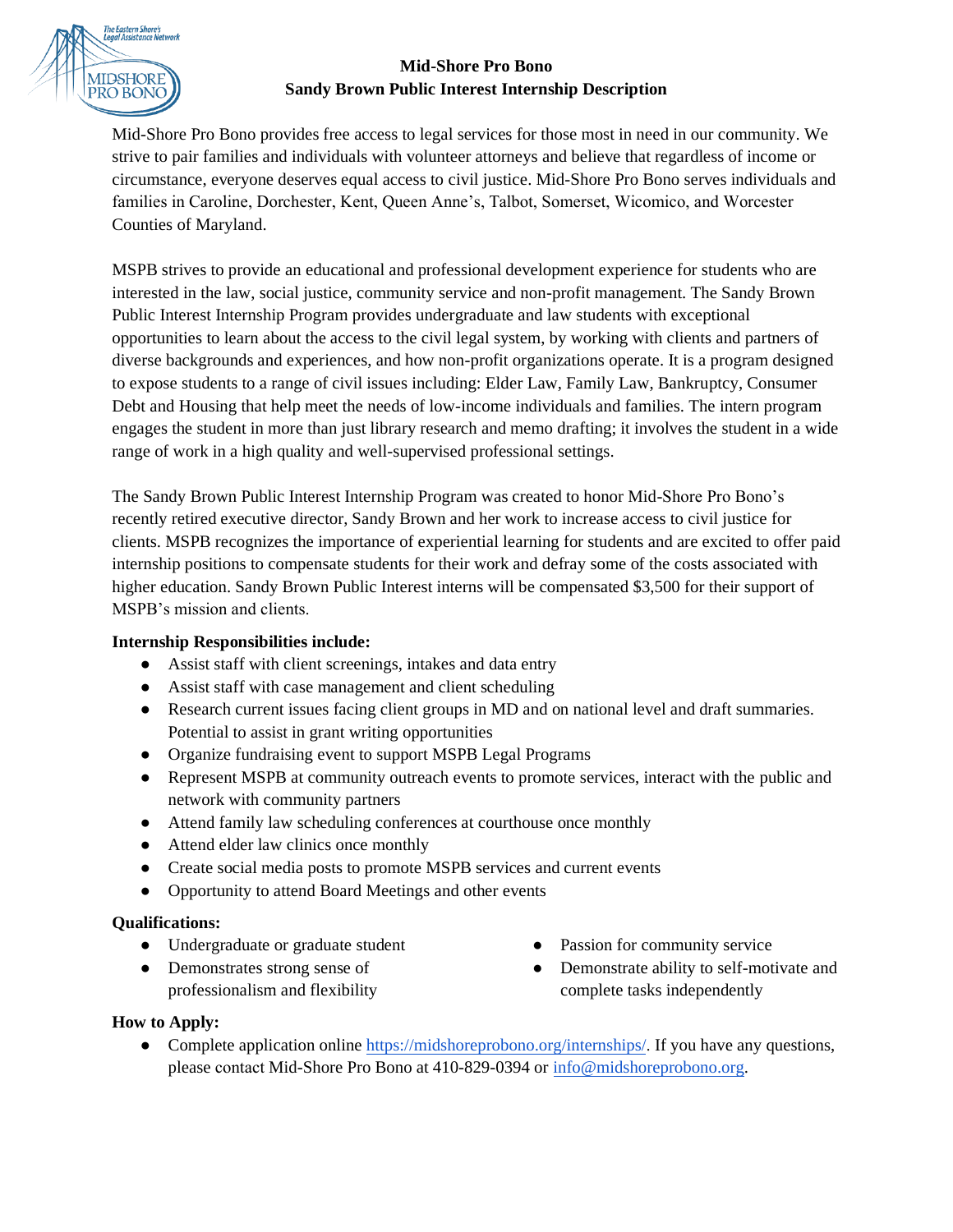

# **Mid-Shore Pro Bono Sandy Brown Public Interest Internship**

#### **Application Form**

Please submit your responses, along with a resume, cover letter and response to the prompt below online https://midshoreprobono.org/internships/

| (First) |          | (Last) |       | (Preferred Pronouns) |
|---------|----------|--------|-------|----------------------|
|         |          |        |       |                      |
|         | (Street) | (City) | (Zip) |                      |
|         |          |        |       |                      |
|         |          |        |       |                      |
|         |          |        |       |                      |
|         |          |        |       |                      |
|         |          |        |       |                      |
|         |          |        |       |                      |

**References:** Please provide two references. Include: Name, Relationship, Phone Number and Email Address

\_\_\_\_\_\_\_\_\_\_\_\_\_\_\_\_\_\_\_\_\_\_\_\_\_\_\_\_\_\_\_\_\_\_\_\_\_\_\_\_\_\_\_\_\_\_\_\_\_\_\_\_\_\_\_\_\_\_\_\_\_\_\_\_\_\_\_\_\_\_\_\_\_\_\_\_\_\_\_\_\_\_

\_\_\_\_\_\_\_\_\_\_\_\_\_\_\_\_\_\_\_\_\_\_\_\_\_\_\_\_\_\_\_\_\_\_\_\_\_\_\_\_\_\_\_\_\_\_\_\_\_\_\_\_\_\_\_\_\_\_\_\_\_\_\_\_\_\_\_\_\_\_\_\_\_\_\_\_\_\_\_\_\_\_

## **Please fill out your possible availability:**

| <b>Day</b>      | AM | <b>PM</b> |
|-----------------|----|-----------|
| <b>Monday</b>   |    |           |
| <b>Tuesday</b>  |    |           |
| Wednesday       |    |           |
| <b>Thursday</b> |    |           |
| Friday          |    |           |

**Are you available to work in person or remotely or both? \_\_\_\_\_\_\_\_\_\_\_\_\_\_\_\_\_\_\_\_\_\_\_\_\_\_\_\_\_\_\_\_\_\_\_ If you are available to work in person, have you been fully vaccinated against COVID-19?\_\_\_\_\_\_\_\_ How many hours a week are you interested in and/or need for credit? \_\_\_\_\_\_\_\_\_\_\_\_\_\_\_\_\_\_\_\_\_\_\_\_\_**

| <b>Student Signature:</b> |  |
|---------------------------|--|
|---------------------------|--|